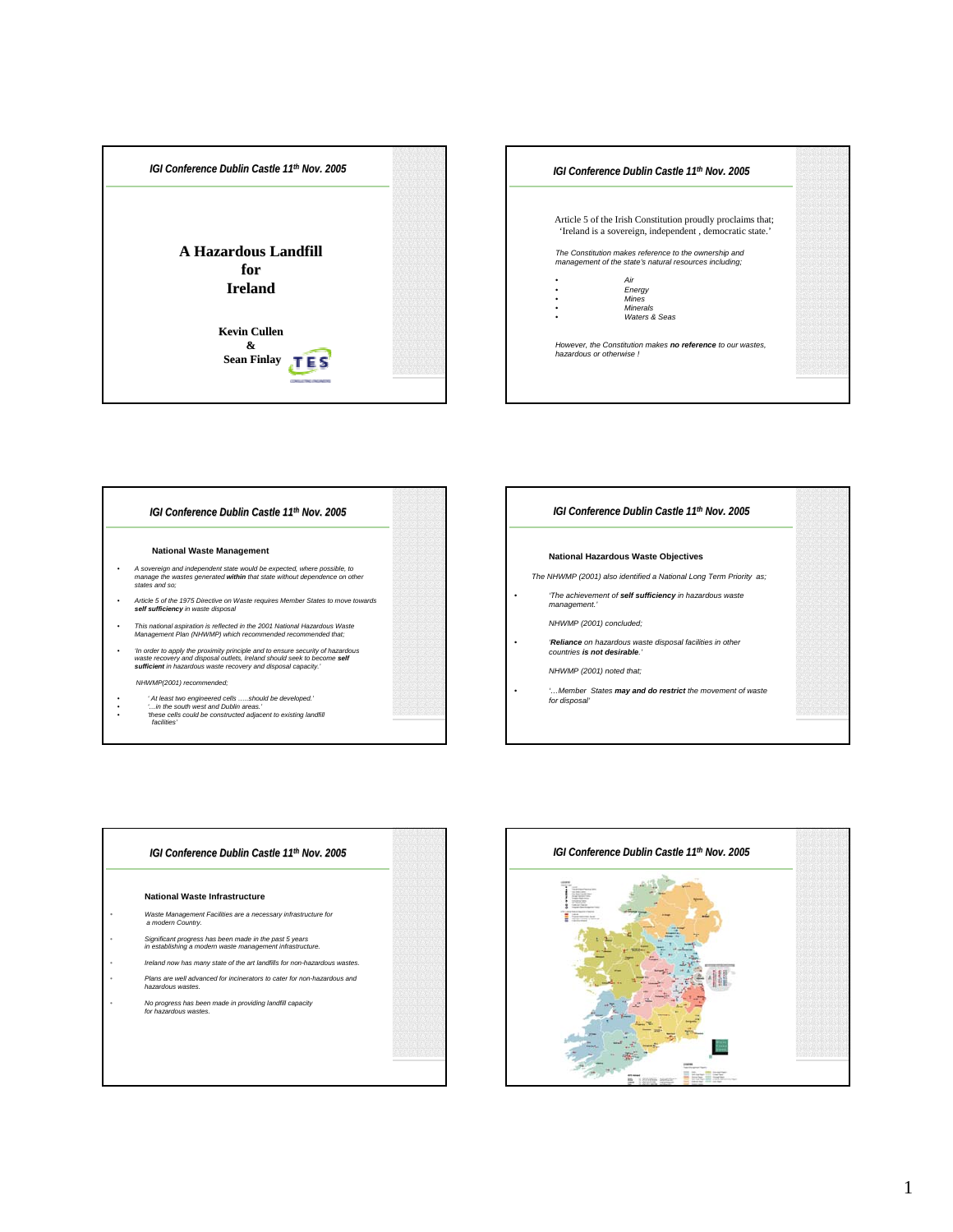



| Landfill          | County        | Planning                 | Licence    |
|-------------------|---------------|--------------------------|------------|
| <b>Bottlehill</b> | Cork          | Yes                      | Yes        |
| Knockharley       | Meath         | Yes                      | Yes        |
| Ballyquyroe       | Cork          | Refused                  | <b>Yes</b> |
| Annaskinnan       | Westmeath     | Refused                  | <b>Yes</b> |
| <b>Calf Field</b> | Kildare/Meath | Refused                  | Yes (PD)   |
| Gortadroma        | Limerick      | Part (5 of 11<br>Cells)  | Yes        |
| East Galway       | Galway        | Yes                      | Yes        |
| Usk               | Kildare       | $\overline{\phantom{a}}$ | Yes        |
| Drehid            | Kildare       | $\overline{\phantom{a}}$ | Yes        |

## *IGI Conference Dublin Castle 11th Nov. 2005*

## **Locating A Landfill For Hazardous Wastes**

- **Regulatory Guidance;**
- *Landfill Directive (geological barrier > 5m thick & k < 1.0x10-9m/s.)*
- *EPA Landfill Design Manual-(geological barrier > 5m thick & k< 1.0x10-9m/s)*
- *Geological barrier can be completed artificially.*
- *Principles of GSI/EPA/DOELG Responses for groundwater resources also applicable to sitting of hazardous waste landfills*
- *Geology and Hydrogeology Therefore Critical in Site Selection*